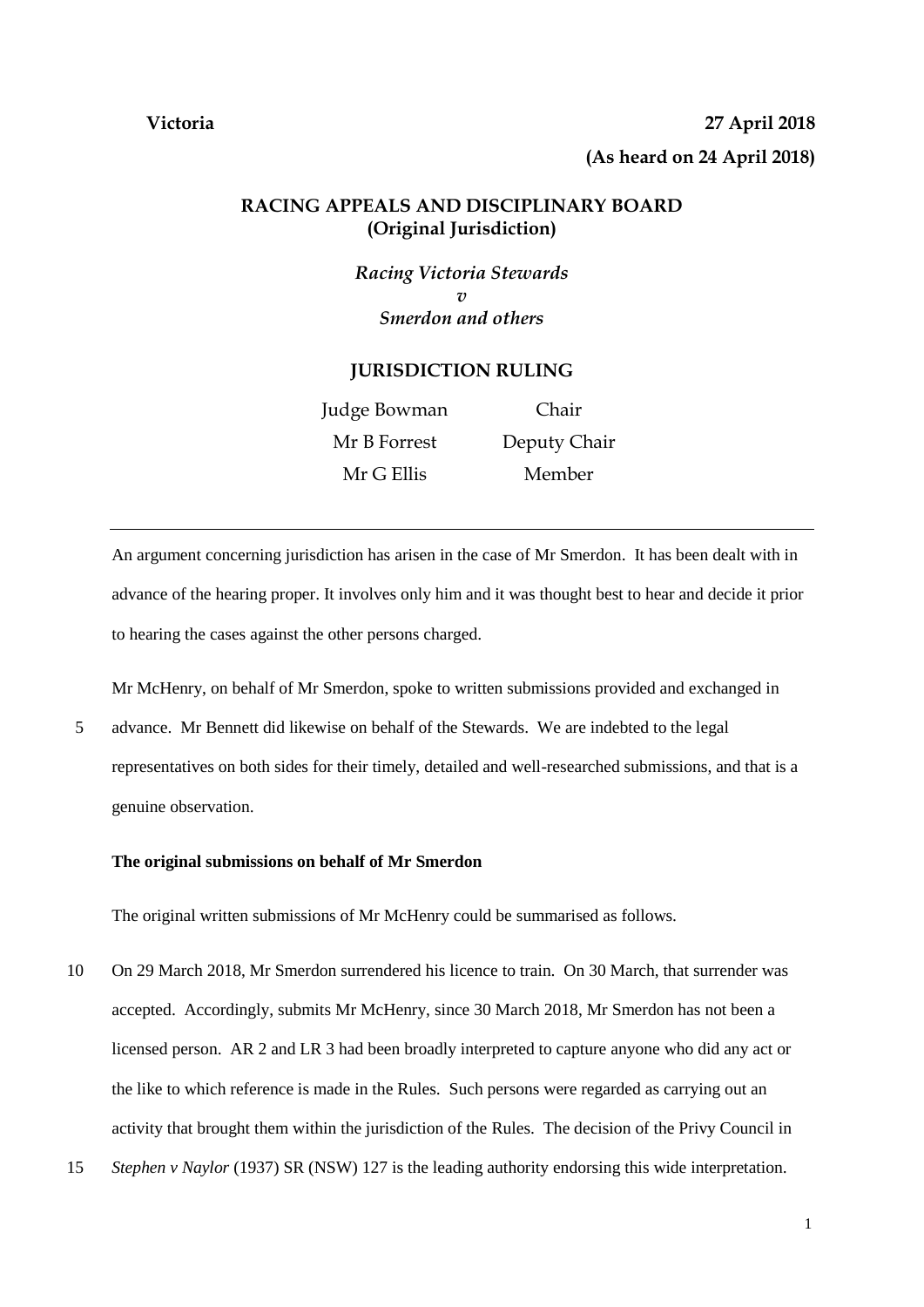However, at least in this state, the situation changed with the decision in *Clements v Racing Victoria Ltd* [2010] VCAT 1144. Essentially VCAT found that whether or not a person was subject to the Rules of Racing was a question of contract or consent. Clements was a former licensed bookmaker who had become a professional punter and was so at the relevant time. It was emphasised by VCAT

20 that the powers of the Stewards were contractual. A contract was their source. What was needed, if the powers of the Stewards were to be broadened to make the Rules more widely applicable, was a legislative mandate.

Subsequently the Racing Act was amended. The concept of a relevant person was introduced in section 5F(1) and that term is defined in section 3. The significant part for the purposes of the present 25 case reads:

> *A person who participates, whether at a racecourse or any other place, in an activity connected with, or involving, horse racing in Victoria or wagering on horse racing in Victoria.*

30 It is trite that persons need to be subject to the rules at the time the Rules are enforced against them. For example, Clements' past status as a licensed person did not mean that he was forever bound by the Rules. His previously being bound is not relevant in determining whether he was subsequently subject to them when not licensed.

In the present case, submits Mr McHenry, Mr Smerdon ceased to be licensed as at 30 March 2018.

- 35 The contract was then terminated by agreement. Section 5F(1) of the Act now alone deals with the circumstances which must exist to render a person bound by the Rules. A person cannot be bound by the Rules if not a member of the categories described. Strict interpretation must be applied where it is sought to impose laws or rules that seriously infringe upon common law rights and freedoms. If no licence is held, it is submitted, the Rules do not apply. As at 30 March, any contract between
- 40 Mr Smerdon and Racing Victoria was terminated by consent. By seeking to commence the hearing on 30 April, the Board will be seeking to apply the Rules of Racing to him and this cannot be done.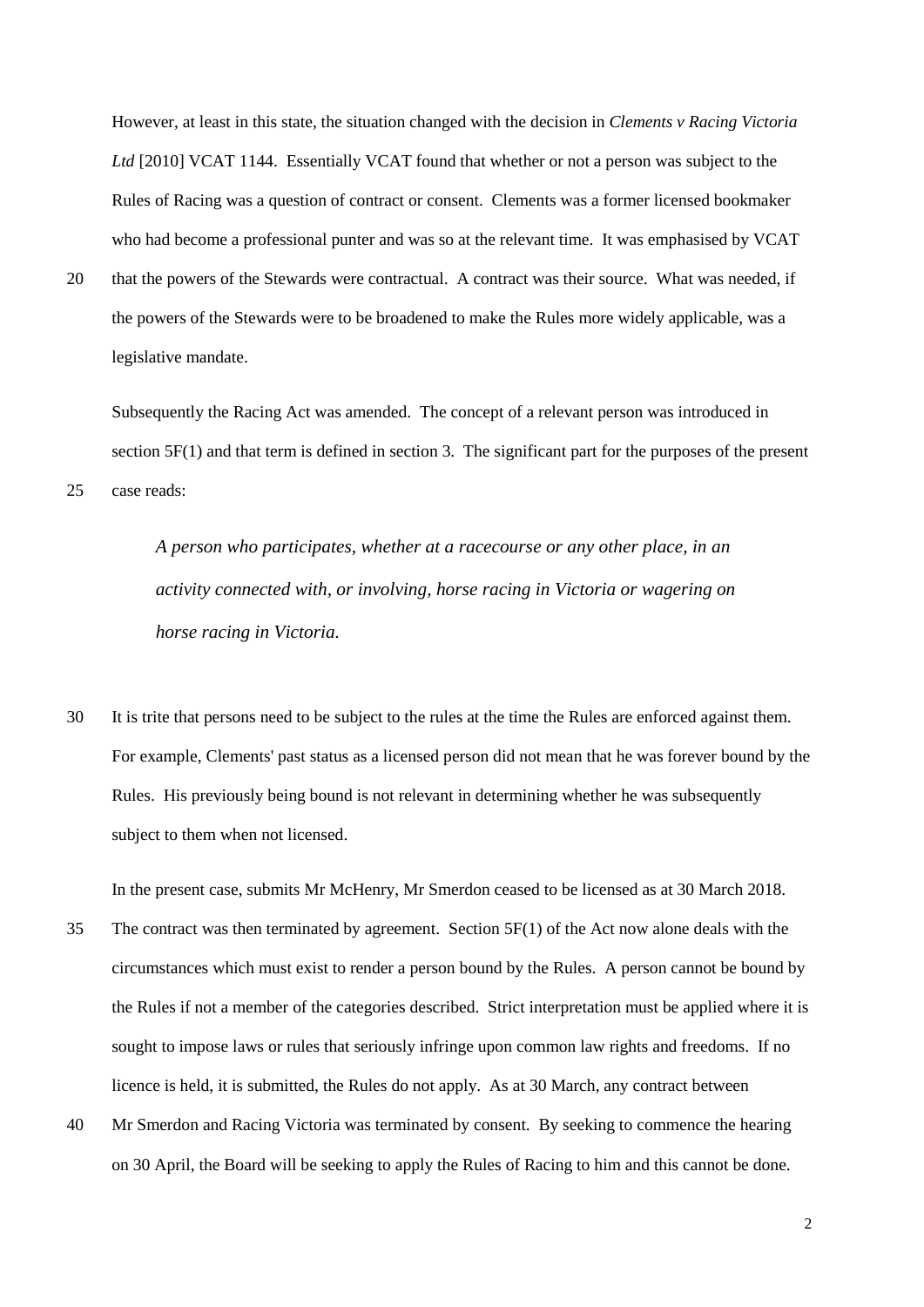He is not a person to whom the Act applies. He is not a relevant person within the meaning of the Act.

In section 5F(1), the word "is" is used. This means that there must be a direct proximity between a 45 person's status - for example, being licensed - and the application of the Rules. A person must fall within a nominated category at the time the Rules are being applied. Past status cannot bring a person within the operation of the Rules. It would have been easy to draft an appropriate provision if this were intended. Mr Smerdon surrendered his licence for personal reasons. That surrender has not allowed him to cheat in anything of substance. The most that can happen is that he is warned off. In 50 practical terms, this would achieve little, given that he has already surrendered his licence. In

summary, Mr Smerdon cannot be brought within the Rules for the purpose of the hearing on 30 April 2018 without his consent, which will not be given.

#### **The original Submissions on behalf of the Stewards**

I turn now to the written submissions on behalf of the Stewards in response to Mr McHenry's original 55 written submissions. The Stewards' position in these written submissions could be summarised as follows.

There is no doubt but that Mr Smerdon is bound by the Rules on the dates of the misconduct with which he has been charged - that is, between 26 June 2010 and 7 October 2017 – and between then and the date on which the charges were laid, 9 January 2018. The question then becomes whether he 60 can then avoid a disciplinary hearing and any resultant sanction by surrendering his licence prior to the hearing, the surrender being on 29 March 2018, and the Stewards' alleged acceptance of this on 30 March, which acceptance is in any event disputed.

The Stewards' position is that, as a matter of contract and statute, Mr Smerdon cannot deprive the board of jurisdiction. This is said to be because of the following.

65 **(1)** it would be inconsistent with the judicially recognised objectives of the rules and public interest;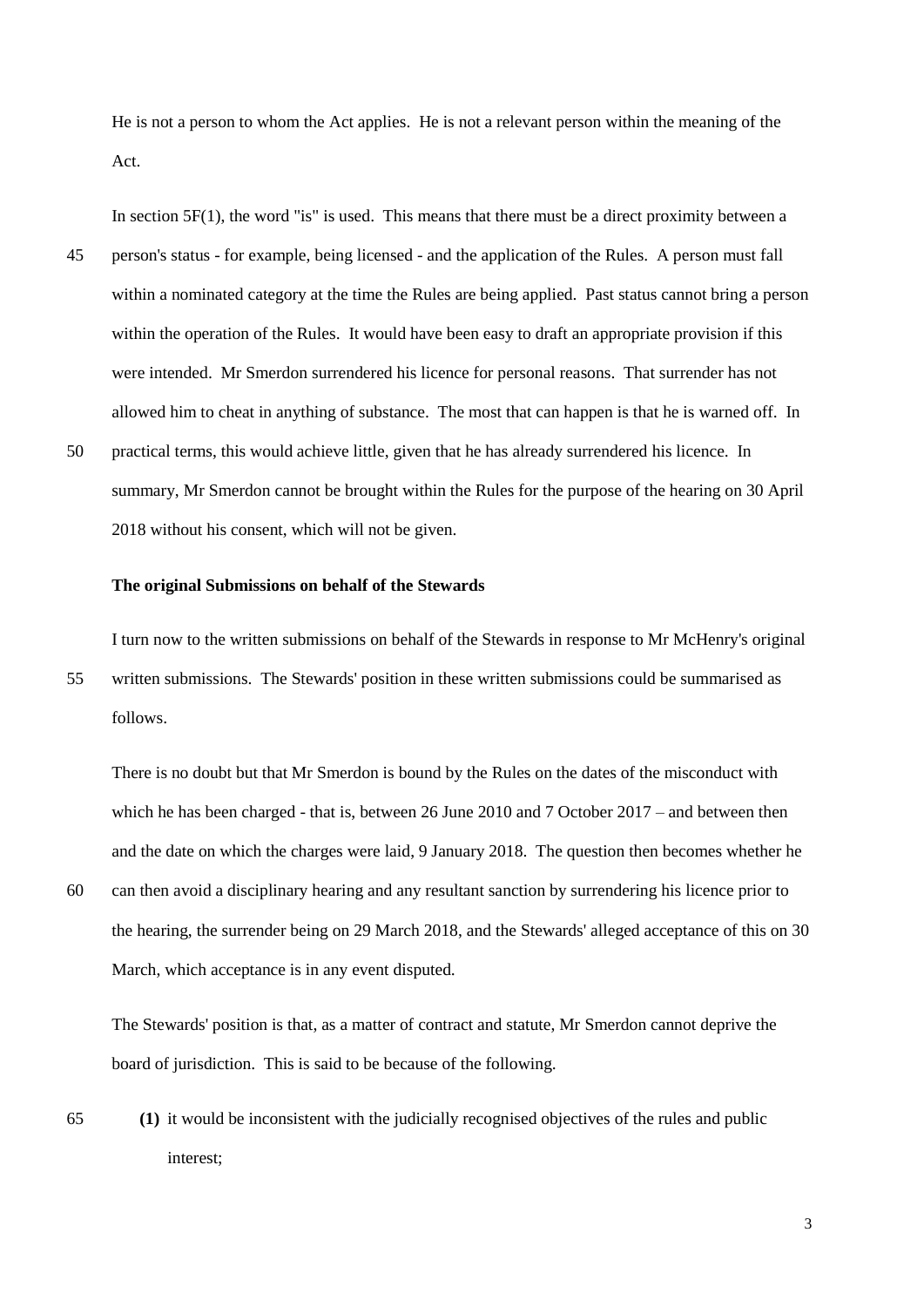- **(2)** it is inconsistent with the authorities;
- **(3)** it is inconsistent with the purpose of the introduction of sections 5F and 5G of the Racing Act;
- **(4)** the contract between the parties has not been terminated;
- 
- 70 **(5)** Mr Smerdon agreed to be bound by the Rules and that he could be penalised for any breach occurring whilst he was a licensed person. He was so licensed at the time of the alleged breach.
	- **(6)** Any purported termination by Mr Smerdon of his contractual relationship could not affect accrued contractual rights and obligations as to disciplinary matters.
- 75 The submission goes on as follows. Courts have repeatedly rejected attempts by persons to resign a membership after being charged and then argue that the relevant disciplinary body lacks jurisdiction. Reference is made to *R v Wilson; ex parte Robinson* [1982] Qd R 642, where the court was not persuaded that there was any substance in the submission that the authority of a disciplinary committee was a matter of contract and came to an end with a resignation.
- 80 This decision was followed more recently in the case of *Harding v Institution of Professional Engineers New Zealand Inc* [2014] NZHC 2251. The contractual relationship that existed at the time of the conduct and of the complaint was emphasised. Reference is also made to the decision of Gobbo J in *Paterson v Public Service Disciplinary Tribunal* [1994] 1 VR 229.

Courts have frequently emphasised the importance of proper regulation of the racing industry. The

- 85 Rules have effect under contract law and by statute, in accordance with section 5F of the Racing Act. In contractual language, the circumstances addressed and the purpose or objects involved are all to be considered. Preserving the integrity of racing is an important consideration. There is public interest in ensuring that complaints are investigated and relevant persons held to account. Enabling a person to evade a disciplinary hearing by surrendering a licence is the opposite of those objectives.
- 90 AR 7 gives the Principal Racing Authority the power to license trainers as it thinks fit and at any time to suspend, vary or revoke such a licence. Reference is also made to LR 35A. There is no provision for surrender of a licence or acceptance of a surrender. There was no acceptance that a surrender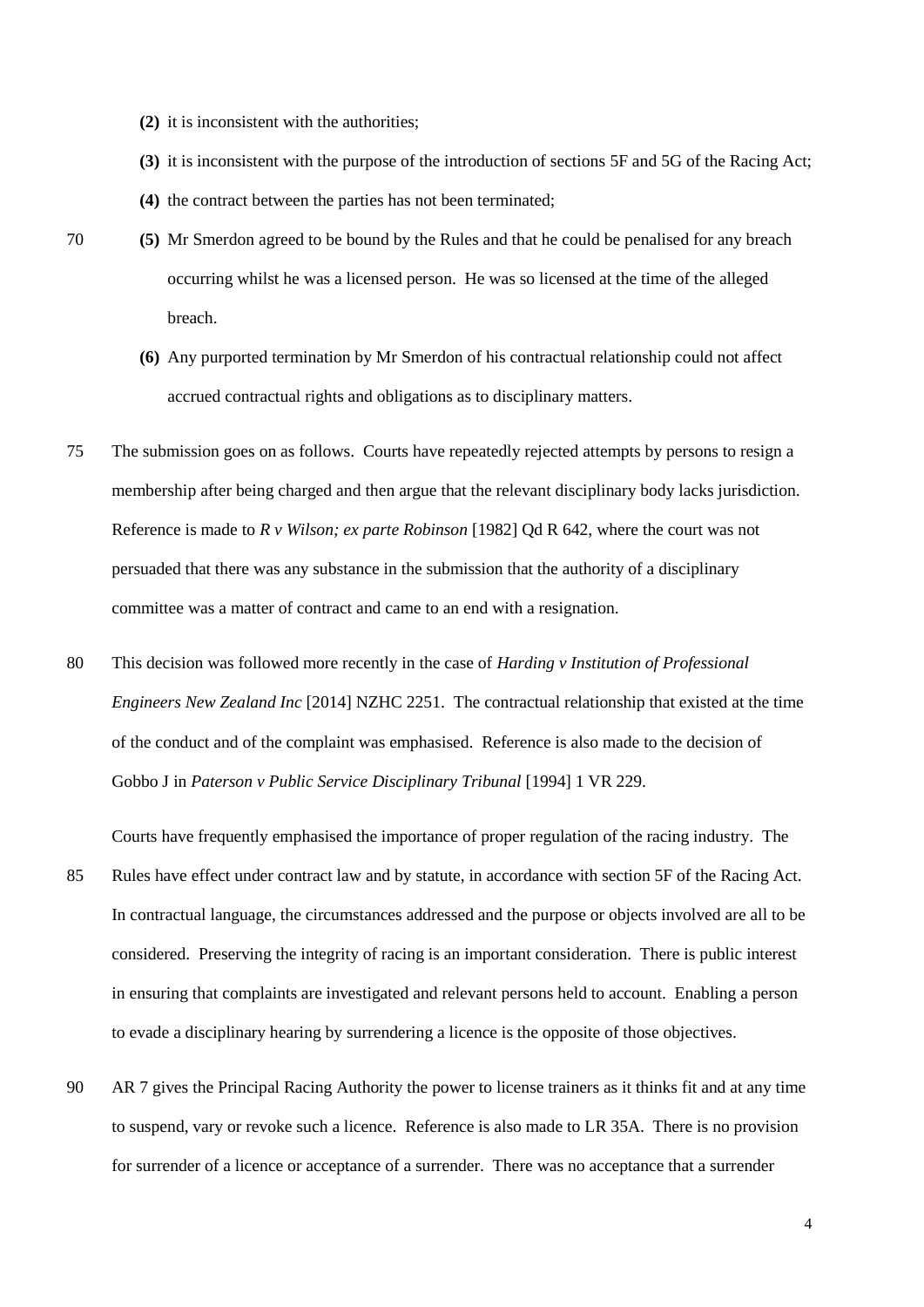would relieve Mr Smerdon of his existing obligation to face the hearing of charges already laid. His unilateral surrender did not terminate the contract.

95 Reference is also made to AR 2 and AR 3. Mr Smerdon agreed to be bound by the Rules. The Rules applied to him as at the dates in the Notice of Charges and continue to apply. Further, Mr Smerdon is and was a relevant person for the purpose of sections 3(1) and 5F(1) of the Racing Act. Thus, at least during the relevant period, the Rules applied to him.

Mr Smerdon has been charged with serious offences. All have required steps to be taken. All charges 100 must be heard and determined by the RAD Board. The decision to charge sets in train a series of mandatory events culminating in the RAD Board hearing and appropriate imposition of penalties. This is similar to what occurred in the cases of Wilson and Harding. The penalties include disqualification and warning off.

The argument advanced on behalf of Mr Smerdon cannot be correct for the following reasons:

- 105 **(1)** it is inconsistent with the objectives of the Rules and the Act;
	- **(2)** it is inconsistent with the authorities mentioned:
- **(3)** it is evident from sections 5F and 5G of the Act that a relevant person can be charged and the charges heard by the RAD Board. The relevant Second Reading Speech confirms this. Acceptance of Mr Smerdon's argument would produce a nonsensical result. The rules can be 110 enforced in respect of conduct engaged in whilst a person was a relevant person.
	- **(4)** Mr Smerdon contractually agreed that if he engaged in prohibited conduct whilst a licensed trainer, Racing Victoria could penalise him. That agreement does not cease when he ceases to be a trainer.
- **(5)** when he was a licensed trainer, Mr Smerdon engaged in the offending conduct, was charged 115 and pre-hearing steps were taken. The contractual right of Racing Victoria to conduct a hearing occurred whilst Mr Smerdon was a licensed trainer and was not affected by any purported termination.

5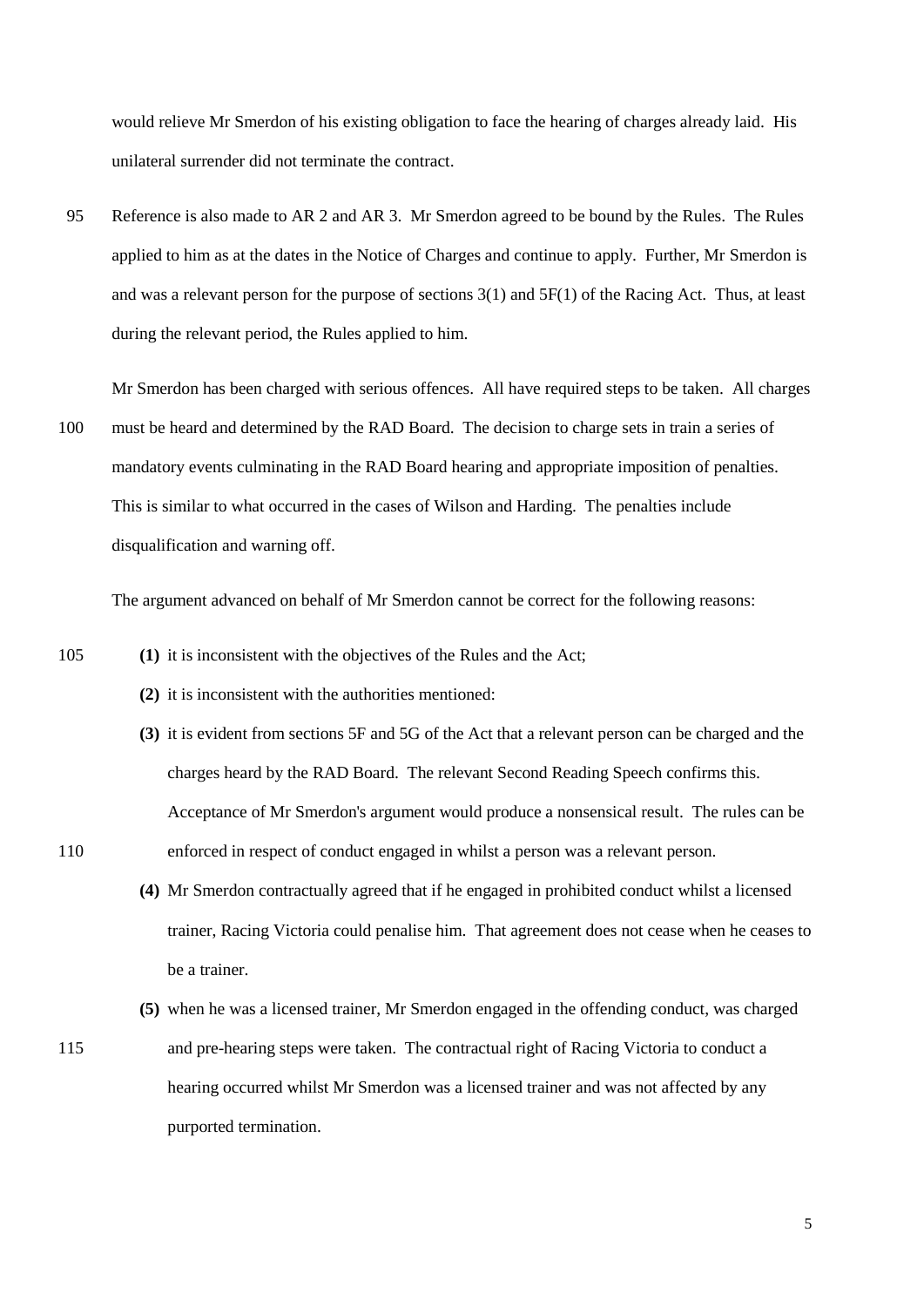**(6)** There are important practical and public interest reasons why a person charged with misconduct should potentially be subject to a warning off. There are greater disabilities 120 imposed than those that operate in relation to an unlicensed person.

Unlike the situation in Clements, Mr Smerdon was covered by the Rules of Racing on the dates of the alleged conduct and when the Notice of Charges was served. Further, there were subsequent amendments of the Act and Rules following the decision in Clements.

In summary, the Board has jurisdiction to hear the charges. At all relevant times, Mr Smerdon has 125 been the licensed or relevant person and clearly subject to the rules. This cannot be affected by any attempt at surrender of his licence.

#### **The subsequent Submissions on behalf of Mr Smerdon and the Steward's response thereto**

I move on now to the more recent submissions that came from Mr McHenry yesterday and the response to them. Mr McHenry forwarded brief written submissions yesterday. A major element of

- 130 these and to which he spoke concerns surrender. He argued that the Stewards had accepted the surrender. In essence, the Stewards had delivered to Mr Smerdon a show-cause letter or notice which, combined with the public remarks of the chief steward, was tantamount to an acceptance of the surrender. That brought to an end any contract and withdrew any consent to be bound by the Rules of Racing.
- 135 Reference was made by Mr McHenry to the decision in *McLachlan v Stock Exchange Ltd and R v General Medical Council.* He argued that it is implicit from these decisions that a request to be removed from the relevant role, if acquiesced to, may remove jurisdiction from a disciplinary body. In the present case, there is no prohibition on the surrender of a licence. There is inherent power so to do. The fact that the rules are silent in relation to a surrender does not mean that this cannot occur.
- 140 Mr Smerdon had the power and the capacity to surrender his licence and, by its conduct, Racing Victoria accepted that surrender.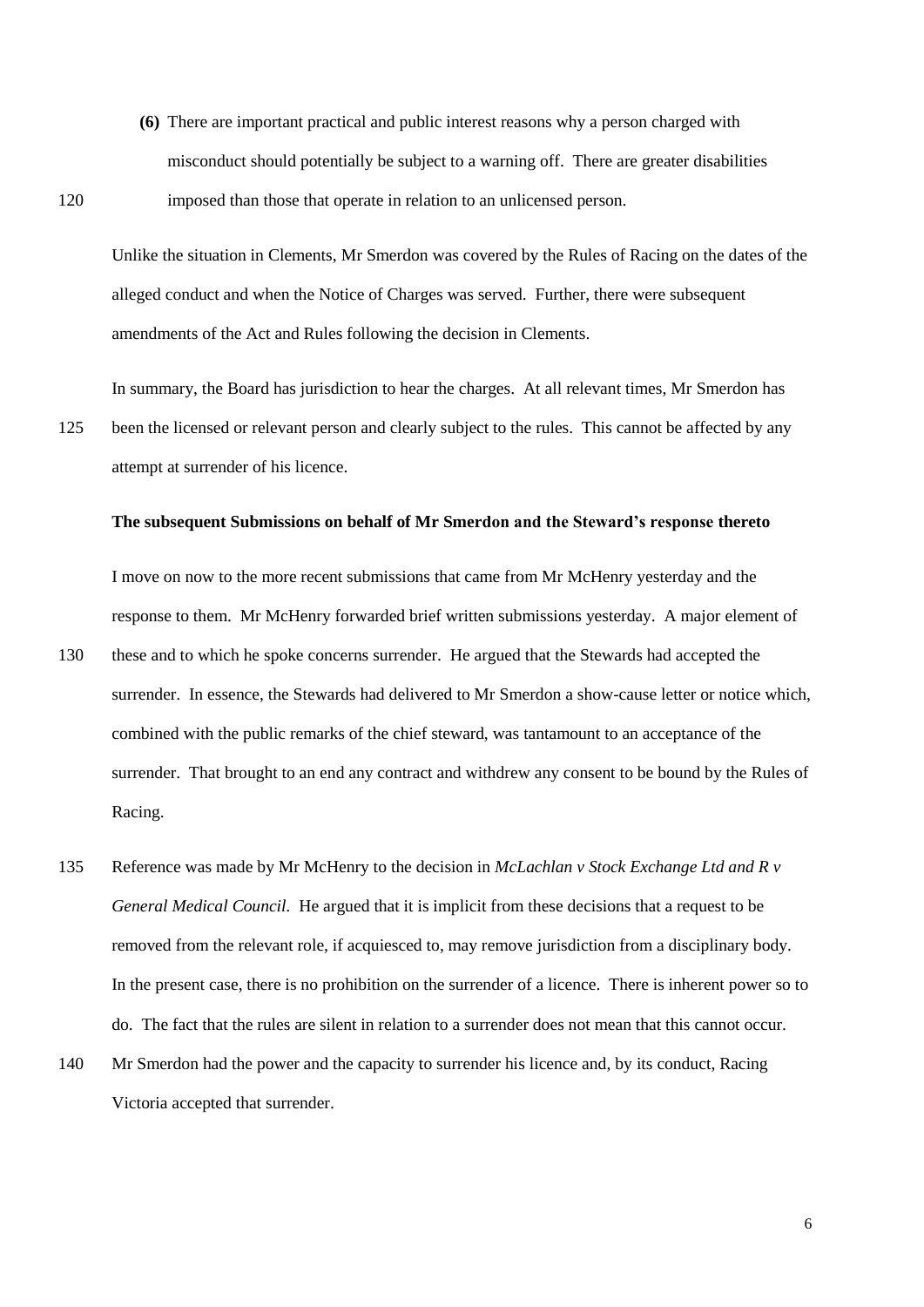Mr McHenry further submitted that a licensed person is bound by the Rules and Mr Smerdon is not licensed. Any contract does not survive its termination. The amending Act only applies in certain circumstances. Its intent was to remove any doubt concerning the enforceability of the rules. It

145 would have been very simple for the legislature to make it clear that the rules applied notwithstanding the change in status, but it did not do this.

In reply, Mr Bennett made oral submissions, which could be summarised as follows. There is no provision in the Act or the Rules for the surrender of a licence. In any event, it is the Directors as a Board, not the Stewards, who grant and deal with licences, and the Board has done nothing.

150 Further, the Stewards did not accept the surrender in any event. There has been no acceptance. Mr Smerdon continues to be subject to the Rules. Reference was again made to the cases such as Wilson and Harding. Jurisdiction is not removed after a licence is surrendered.

In relation to the correct way to interpret the amending legislation, reference is made to the case of *Mills v Meeking* [1990] 169 CLR 214 at 233 and the following pages.

155 In reply, Mr McHenry argued that it would be inconceivable that a licence could not be surrendered. It was also absurd to think that Mr Smerdon could escape the after-effects of his alleged behaviour by surrendering his licence, given the publicity which the matter has received.

That completes the summation of the very detailed submissions that were made and I will move on to our ruling.

#### 160 **Ruling**

Our conclusion is this. Applying the Briginshaw test, we are comfortably satisfied with the following. We prefer and accept the submissions on behalf of the Stewards. We do not accept that Mr Smerdon can escape the consequences of his alleged behaviour or the jurisdiction of this Board by the surrender of his licence, be it an attempted surrender or an effective one. We can and will continue to deal with

165 his case.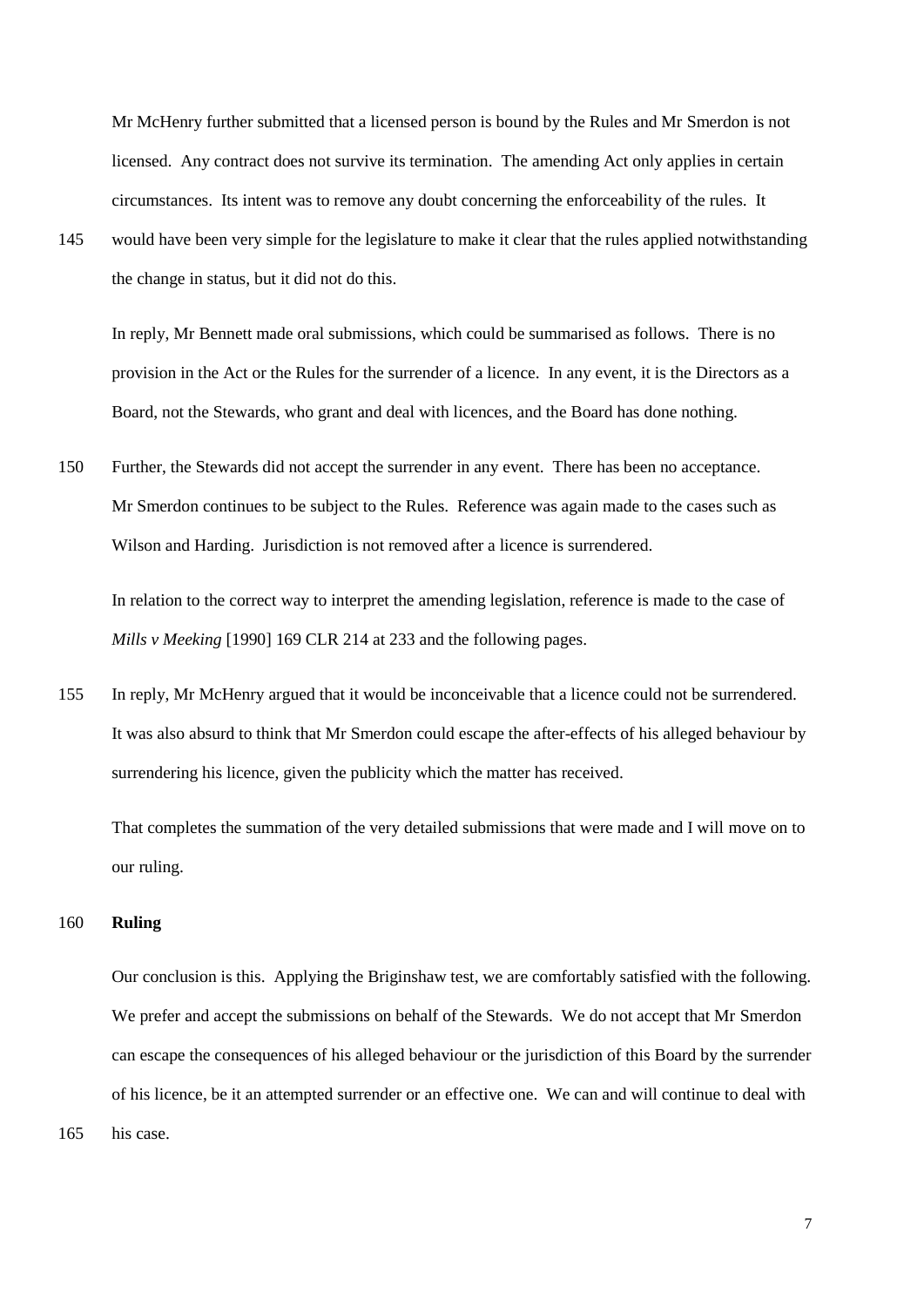We have come to this conclusion for the following reasons, which are not listed in order of importance or significance.

**(1)** There is a very significant difference between the circumstances in the present case and those in Clements. At the time of the alleged offending, Mr Smerdon was a licensed person. 170 Clements was not.

- **(2)** The decision at VCAT in Clements' case placed very considerable emphasis on the presence or absence of a contract, given that Clements was not a licensed person. In the absence of a contractual relationship, jurisdiction did not exist. VCAT suggested amendment of the Act.
- **(3)** The Racing Act was subsequently amended as part of the Justice Legislation Amendment
- 175 (Miscellaneous) Act 2013. It received bilateral support. It is clear from Hansard that its prime objective was to bring an end to the situation that allowed Clements to avoid the jurisdiction of this Board.
- **(4)** Section 5F and 3(1)(b) of the Act were amended. Following this, it could be said that there were two categories of persons to whom the Act applied. These were those who were 180 licensed, that is, persons the subject of a contract, and the new category of a relevant person. I read the definition before but I will read it again. A "relevant person" is:

*A person who participates, whether at a racecourse or any other place in an activity connected with, or involving, horse racing in Victoria or wagering on horse racing in Victoria.*

185

**(5)** The amendment broadened the jurisdiction very considerably to pick up persons who are subject to contract and persons who fall within the new definition of "relevant person" and who are not subject to contract. In our opinion, Mr Smerdon falls into both categories. We say this because we are of the view that the contract was in place at the time of the alleged 190 offending and continues to be in place. In any event, the concept that a person can breach a